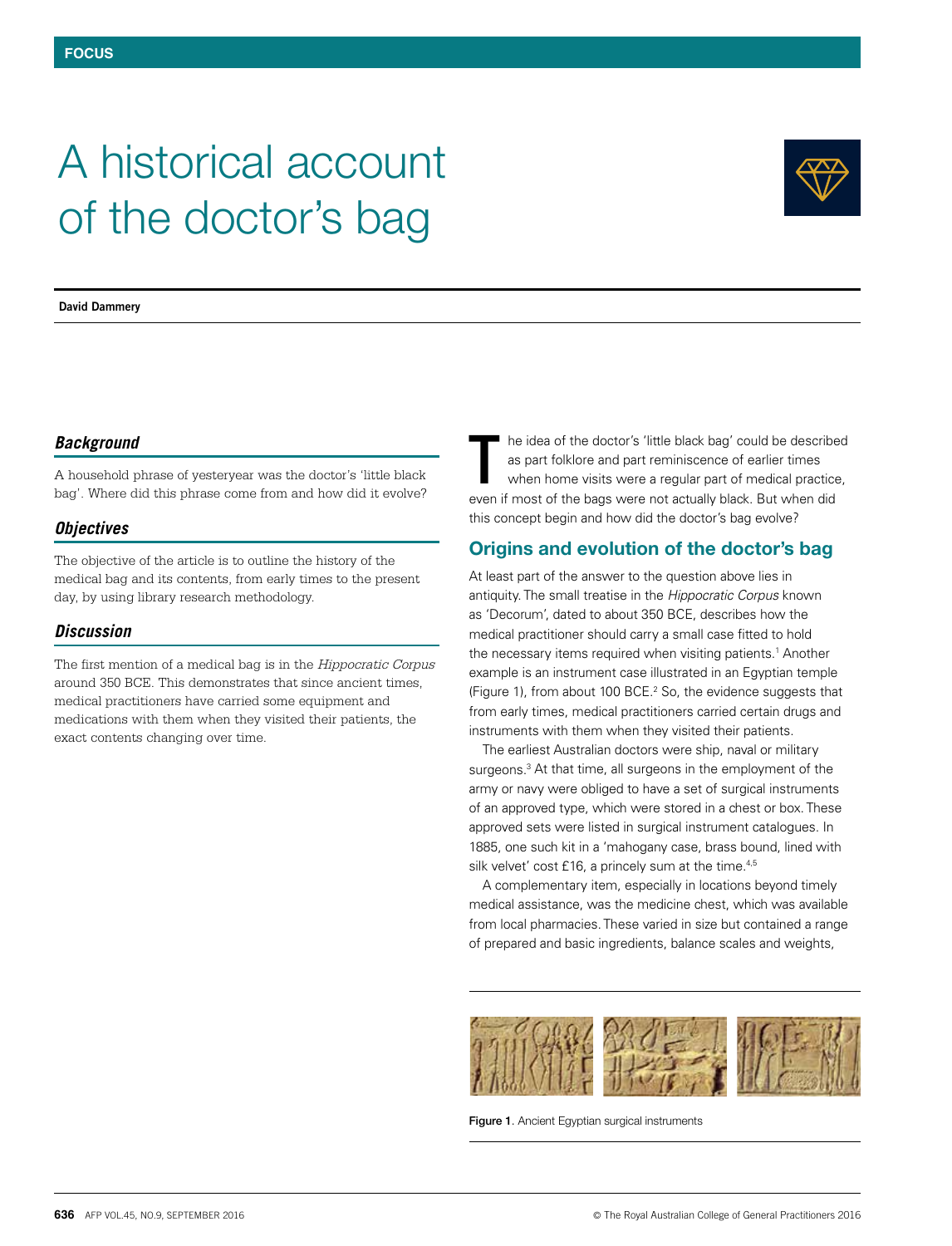as well the means to enable the user to compound their own medicines.

In the eighteenth and nineteenth centuries, city doctors either walked or carried their equipment by horse and buggy, whereas country doctors often needed to carry it in their saddle bags. Hence, medical bags needed to be readily portable and easily accessible while still containing everything that was needed for any circumstance that might arise. The Gladstone bag admirably fulfilled that purpose (Figure 2). In use for more than a century, this mid-nineteenth century bag was created by J. G. Beard, a London leather dealer, who named it after William Gladstone, the British Prime Minister, whom he greatly admired. This bag opened widely from the top and enabled the doctor to take out whatever was needed with relative ease. More recently, bags called 'surgeons' bags' were made with drawers, with formal spaces for the sphygmomanometer and various drugs and dressings.<sup>6,7</sup>

When I began practising as a general practitoner, in the 1960s, my first bag was of the Gladstone type. I then moved to a surgeon's bag, but when doing 30–40 house calls every day, it did not last long. My current bag is of a more recent design that opens flat in two sections, each divided into formal spaces for all needs. Mine is a little the worse for wear after thirty years, but it is still going strong.

## Contents of the doctor's bag

Until very recently, home calls were the norm for the acutely ill and those who were too frail to come to the practice. Infectious diseases were rife and isolation from others in the waiting room was difficult for a solo or small group practice such as mine. It was easier to visit the patient at home. Consequently, the GP had to carry an assortment of drugs and dressings, as well as the customary collection of diagnostic instruments. To fully understand the evolution of the doctor's bag, one also has to understand the types of drugs and diagnostic methods used at the time.

Prior to The Royal Australian College of General Practitioners (RACGP) formalising the contents of the doctor's bag in relatively recent times, historical accounts suggest considerable variability.<sup>8-10</sup> In the twentieth century, the bag contained a range



of diagnostic instruments, including the stethoscope, clinical thermometer and tongue depressor (made of metal that could be boiled – disposables are recent arrivals); some form of illumination, such as a torch, plessor, ophthalmoscope and auriscope; a test tube or two; and bottles of Benedict's reagent and acetic acid to complete the kit. A sphygmomanometer did not become a routine diagnostic instrument until the 1920s, but thereafter, a cumbersome and heavy mercury manometer in a wooden or metal box became another item to be carried in the doctor's bag.<sup>11</sup>

Prior to the relatively recent advent of urine test strips, urine was boiled and acidified to test for protein, while glycosuria was found by boiling urine with Benedict's reagent. There were no disposable syringes either. For general use, a syringe and needles kept in a spirit-proof case served, and would be rinsed in boiled water before use. The spirit-proof case was a metal container that held one syringe and six needles in methylated spirits and was screwed down to minimise the risk of leaks. The clinical thermometer was also often kept in a spirit-proof case. Larger syringes and instruments could be boiled in a saucepan on the kitchen stove. More recent changes in equipment carried are detailed in Table 1.

### Table 1. Tools change in the doctor's bag over time

| 1920–307,8                                     | 1981 <sup>12</sup>                         |  |
|------------------------------------------------|--------------------------------------------|--|
| • Stethoscope                                  | • Stethoscope                              |  |
| Sphygmomanometer<br>٠                          | Aneroid sphygmomanometer                   |  |
| Clinical thermometer                           | Thermometer<br>٠                           |  |
| Auriscope<br>٠                                 | Auriscope<br>٠                             |  |
| • Ophthalmoscope                               | • Ophthalmoscope                           |  |
| Tongue depressor                               | • Tongue spatulas                          |  |
| Torch<br>٠                                     | • Pencil torch                             |  |
| Plessor (reflex hammer)<br>٠                   | • Plessor (reflex hammer)                  |  |
| • Syringes and needles in<br>spirit-proof case | Disposable sterile syringes<br>and needles |  |
| • Cotton wool in spirit                        | • Alcohol swabs                            |  |
| Ethyl chloride spray                           | Disposable gloves<br>$\bullet$             |  |
| (for local anaesthesia)                        | • Oral airway – Resuscitube or Guedel      |  |
| • Scalpels and other                           | Disposable scalpel                         |  |
| surgical instruments                           | Artery forceps                             |  |
| Catheters                                      | <b>Scissors</b>                            |  |
| Chloroform and<br>dropper bottle               | <b>Butterfly needles</b>                   |  |

- Velcro tourniquet
- Paper bag (to treat hyperventilation)
- Steristrips

• Assorted dressings • Plaster bandages

• Soap

- Ampoule file
- Urine test sticks Dextrostix and Labstix
- Sample containers, swabs, transport medium
- Stationery prescription pads, note paper and envelopes, ball point pen, **Figure 2.** The Gladstone bag **Figure 2.** The Gladstone bag **Figure 2.** The Gladstone bag **Figure 2.** The Gladstone bag **Figure 2.** The Gladstone bag **Figure 2.** The Gladstone bag **Figure 2.** The Gladstone bag **Figure 2.**